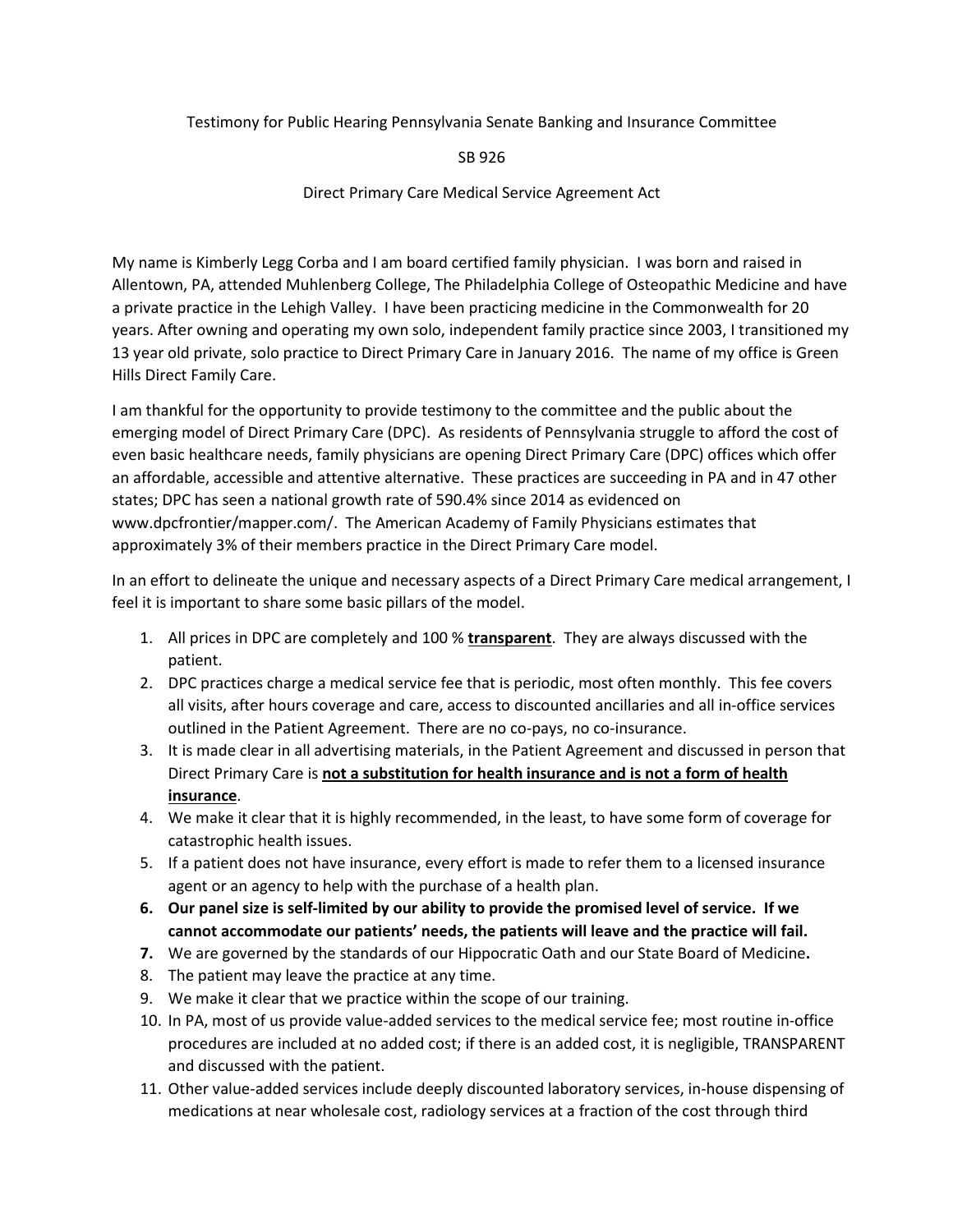parties. Examples of these costs in each category will be provided at the end of this written testimony. \*

- 12. DPC provides access, affordability and attention through same day/next day appointments for acute health issues and after-hours access via phone, text, email, Skype. Our goal is to keep people out of Urgent Care and the ER as best we can.
- 13. We are NOT concierge as we never bill third parties for medical services. Concierge medicine collects an additional fee (often an annual fee) in addition to still participating with and billing insurance. There are some DPC practices that still participate with and bill Medicare and/or Medicaid but these patients are not charged a medical membership fee; these are called "hybrid" practices and do not participate with commercial insurers so those patients join the DPC part of the practice by paying the medical service periodic fee.

The monthly medical service fee at Green Hills Direct Family Care (GHDFC) are as follows:

| Age 0-19  | $$10.00/m$ onth with an adult (\$0.33/day)  |
|-----------|---------------------------------------------|
| Age 0-19  | \$25.00/month without an adult (\$0.83/day) |
| Age 20-44 | \$50.00/month (\$1.67/day)                  |
| Age 45-64 | \$75.00/month (\$2.50/day)                  |
| Age $65+$ | \$100.00/month (\$3.33/day)                 |
|           |                                             |

Green Hills Direct Family Care (GHDFC) and the other PA DPC practices have seen growth from all factions of the public sector. I have patients that are low on the socioeconomic scale, are middle class and those that are on the high end of earned income. Patients that compromise my panel include blue collar workers and laborers, teachers, owners of small businesses, CEO's, lawyers, physicians and the unemployed. I have single individuals, millennials, entire families, those that have retired or are eligible for Medicare, and recipients of Medicaid benefits. All report enjoying the value of being part of a Direct Primary Care office.

The demographic cross section of my practice is similar to other DPC practices across the state. I gathered some information from DPC colleagues in PA in preparation for this hearing and these are the results:

## 13.5 % **no insurance**/ 10.5 % **Medicare**/ 3.5 % **Medicaid**/ 1.2 % **Health Sharing Ministries**/ 68% **private insurance**/ 3.3% **coverage not reported**

I will share the most common reasons for enrollment in a DPC practice by each category listed above.

Those with **no insurance** enroll for obvious reasons, to at least have access to basic primary care medical services. This allows them the opportunity to stay out of Urgent Care and the ER for medical issues that can be easily treated in the office. This saves the patients hundreds if not thousands of dollars and also saves the system precious healthcare dollars. If specialty care is needed, I can often find a specialist that will offer cash pricing.

**Medicare** patients enjoy the prolonged visits, excellent coordination of care, efficient communication with specialists, and post-hospitalization visits that help them decipher their ridiculously complicated discharge summaries. We will schedule specialist visits for our mature patients. DPC allows for thorough and frequent communication with family members, family meetings of our aging patients. The prolonged visits of 30-60 minutes (more if needed) are invaluable in this population. When they hit the "donut hole"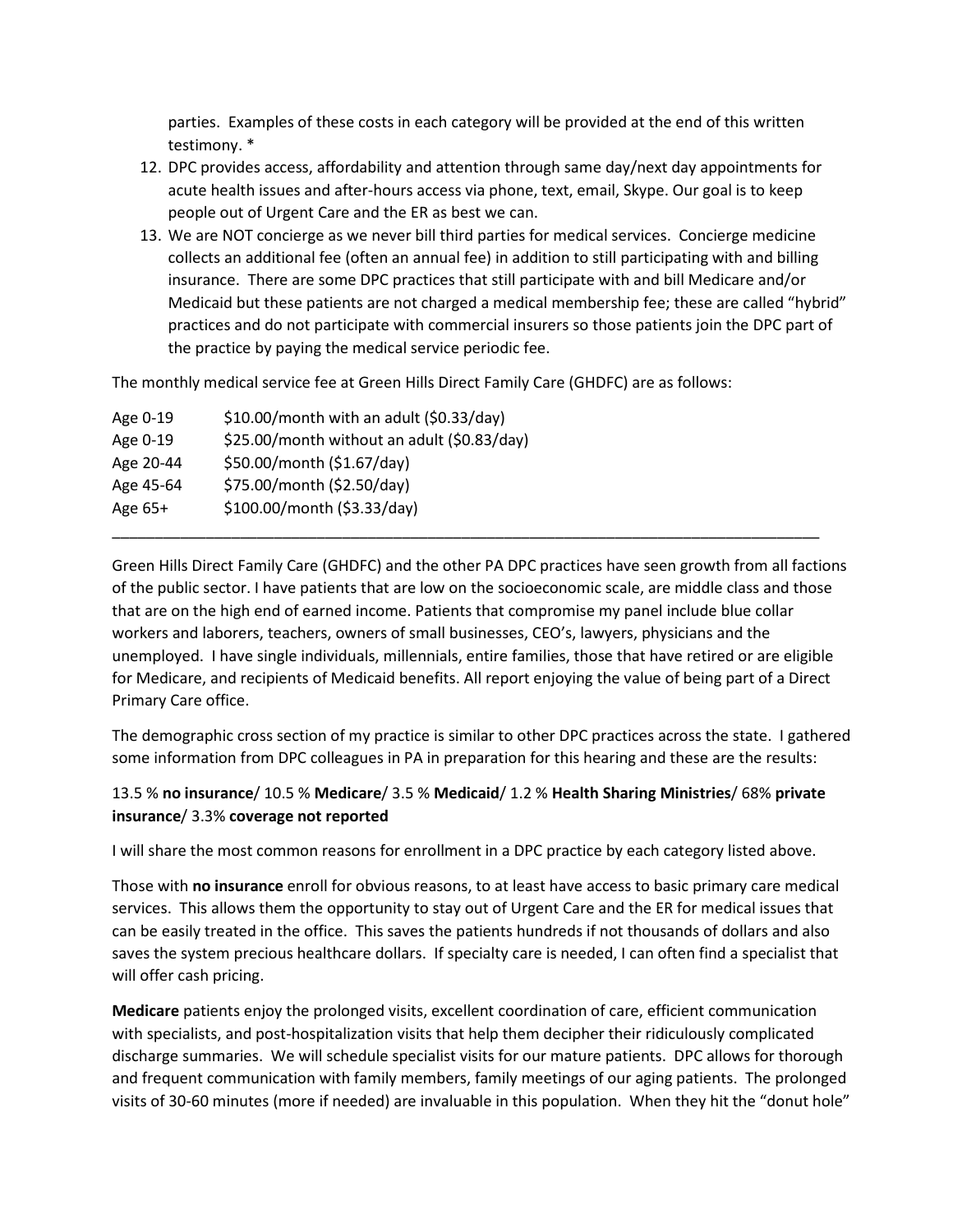with their medications, our in-house dispensary offers a way for them to be able to continue paying their bills without going broke paying for needed medications. A great case study demonstrating this last benefit will be included at the end of this written testimony.\*\*

**Medicaid** patients join DPC for access to appointments and to me after hours in addition to prolonged visits and great coordination of care. It is no secret that the Medicaid population has a huge problem with access to outpatient primary care services. This is well documented in a study from the Merritt Hawkins as cited in the articles below. In 2017 average wait time for a first appointment with family practice in major cities was 29.3 days and Medicaid acceptance rate was only 53 % in the offices surveyed. In medium cities in 2017, the wait time was over 150 days and the Medicaid acceptance rate was 63.9%.

[http://www.lvb.com/apps/pbcs.dll/article?AID=/20170327/LVB01/170329897/as-health-care-debate](http://www.lvb.com/apps/pbcs.dll/article?AID=/20170327/LVB01/170329897/as-health-care-debate-rages-chronically-ill-wait-for-access)[rages-chronically-ill-wait-for-access](http://www.lvb.com/apps/pbcs.dll/article?AID=/20170327/LVB01/170329897/as-health-care-debate-rages-chronically-ill-wait-for-access)

https://www.merritthawkins.com/uploadedFiles/MerrittHawkins/Pdf/mha2017waittimesurveyPDF.pdf

**Health Sharing Ministries**, although not reflective in the percentage above, are flocking to DPC practices across the country. By the nature of design, Health Sharing Ministries promote and support members' participation in DPC practices as they know the level of care rendered is excellent for their members, that the cost is beneficial to their plan design and that great primary care can lower more expensive health care costs downstream.

**Private insurance** patients join DPC for the access, attention and as we are seeing a larger number of patients with deductibles nearing 10K or more as they try to afford the lowest monthly premium possible; they are opting to pay cash prices for our greatly discounted in-house medications, labs and imaging, not use insurance for things that are so affordable in the DPC office and save the deductible for more expensive services that may be needed.

Additionally, DPC helps patients find discounted pricing for **specialty services**. My patients have access to the following specialty services; the prices patients of Green Hills Direct Family Care enjoy are listed first. This list is not inclusive but only a sampling. Regional comparison prices were found by using clearhealthcosts.com.

\_\_\_\_\_\_\_\_\_\_\_\_\_\_\_\_\_\_\_\_\_\_\_\_\_\_\_\_\_\_\_\_\_\_\_\_\_\_\_\_\_\_\_\_\_\_\_\_\_\_\_\_\_\_\_\_\_\_\_\_\_\_\_\_\_\_\_\_\_\_\_\_\_\_\_\_\_\_\_\_\_\_\_

| Echocardiogram = $$220.00$                                                                                                                               | Highest regional charge found online = $$6,516$ |                             |
|----------------------------------------------------------------------------------------------------------------------------------------------------------|-------------------------------------------------|-----------------------------|
| MRI Brain with and without contrast = $$577.50$                                                                                                          |                                                 | Highest = $$12,862$         |
| <b>Physical Therapy</b> = \$75.00 initial one-hour visit/\$ 50.00 follow up 45 minute visit Highest = \$795.00 with<br>\$50.00 copay for 30 minute visit |                                                 |                             |
| Chest x-ray = $$38.50$                                                                                                                                   |                                                 | Highest = $$397.00$         |
| Glucose monitor w/ supplies = $$18.97$                                                                                                                   |                                                 | Highest = $$98.97$          |
| <b>Nebulizer treatment = Free</b>                                                                                                                        |                                                 | Fair Market = $$60.00$      |
| <b>Colonoscopy</b> = $$1025.00$ (includes facility fee and anesthesia)                                                                                   |                                                 | <b>Highest</b> = $$7924.00$ |

\_\_\_\_\_\_\_\_\_\_\_\_\_\_\_\_\_\_\_\_\_\_\_\_\_\_\_\_\_\_\_\_\_\_\_\_\_\_\_\_\_\_\_\_\_\_\_\_\_\_\_\_\_\_\_\_\_\_\_\_\_\_\_\_\_\_\_\_\_\_\_\_\_\_\_\_\_\_\_\_\_\_\_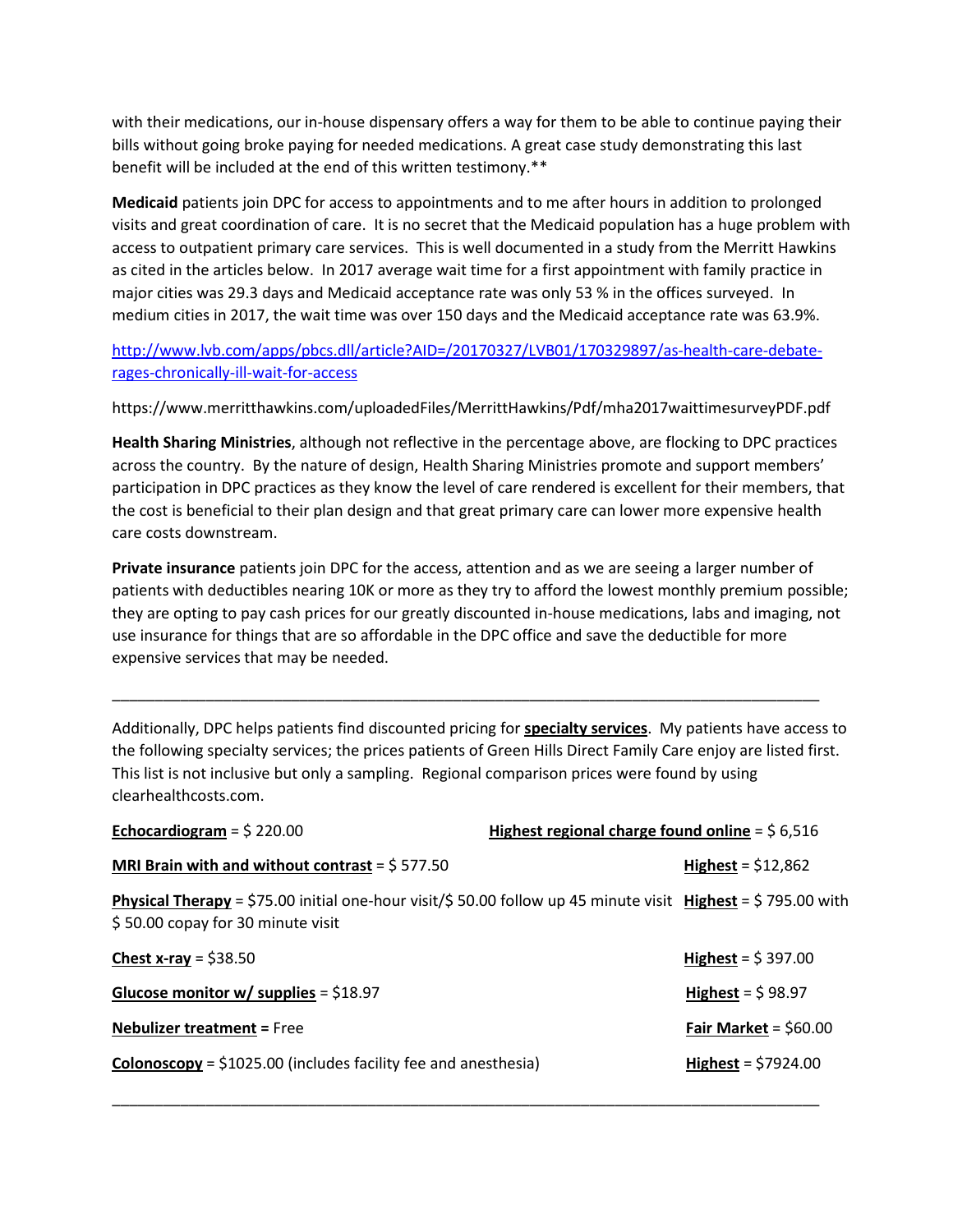The average calculated ancillary costs for my patients in **2016** were:

- 1. **\$168.45** per radiology study
- 2. **\$5.35** per prescription (Kaiser Family Foundation and Milliman Medical Index)
- 3. **\$6.75** per lab test

Average cost per RX per person in 2015 in US = **\$138.27** (per Kaiser Family Foundation and Milliman Medical Index)

\_\_\_\_\_\_\_\_\_\_\_\_\_\_\_\_\_\_\_\_\_\_\_\_\_\_\_\_\_\_\_\_\_\_\_\_\_\_\_\_\_\_\_\_\_\_\_\_\_\_\_\_\_\_\_\_\_\_\_\_\_\_\_\_\_\_\_\_\_\_\_\_\_\_\_\_\_\_\_\_\_\_\_

## \***Lab Prices**

| <b>CBC</b>                             | \$1.65   |
|----------------------------------------|----------|
| Hemoglobin A1C                         | \$1.27   |
| Lyme                                   | \$22.00  |
| <b>Rheumatoid Factor</b>               | \$5.23   |
| <b>Basic Metabolic Panel</b>           | \$1.05   |
| Comprehensive Metabolic Panel          | \$2.15   |
| Glucose                                | \$0.50   |
| <b>Hepatic Panel</b>                   | \$2.15   |
| Potassium                              | \$0.50   |
| <b>Lipid Panel</b>                     | \$3.25   |
| Urine Microalbumin                     | \$14.85  |
|                                        |          |
| *Radiology Prices                      |          |
| CT- Head or Brain without contrast     | \$330.00 |
| MRI- Lumbar Spine without dye          | \$412.15 |
| MRI- Joint Upper Extremity without dye | \$412.15 |
| CT-Abdomen/Pelvis with contrast        | \$467.50 |
| X-ray- Chest                           | \$38.50  |
| X-ray- Knee, 3 views                   | \$49.50  |
| X-ray- Hand, 2 views                   | \$38.50  |
| <b>*Medication Prices</b>              |          |

| Atenolol 50 mg                | 0.13 cents/pill |
|-------------------------------|-----------------|
| Ciprofloxacin 500mg           | 0.10 cents/pill |
| Levothyroxine 0.1 mg (100mcg) | 0.34 cents/pill |
| Metformin 500mg               | 0.02 cents/pill |
| Sertraline 50mg               | 0.03 cents/pill |
| Ventolin HFA                  | \$23.30/inhaler |
| Hydrochlorothiazide 25mg      | 0.01 cents/pill |
| <b>Imitrex Nasal</b>          | \$64.58/dose    |
| Sumatriptan 100mg             | 0.47 cents/pill |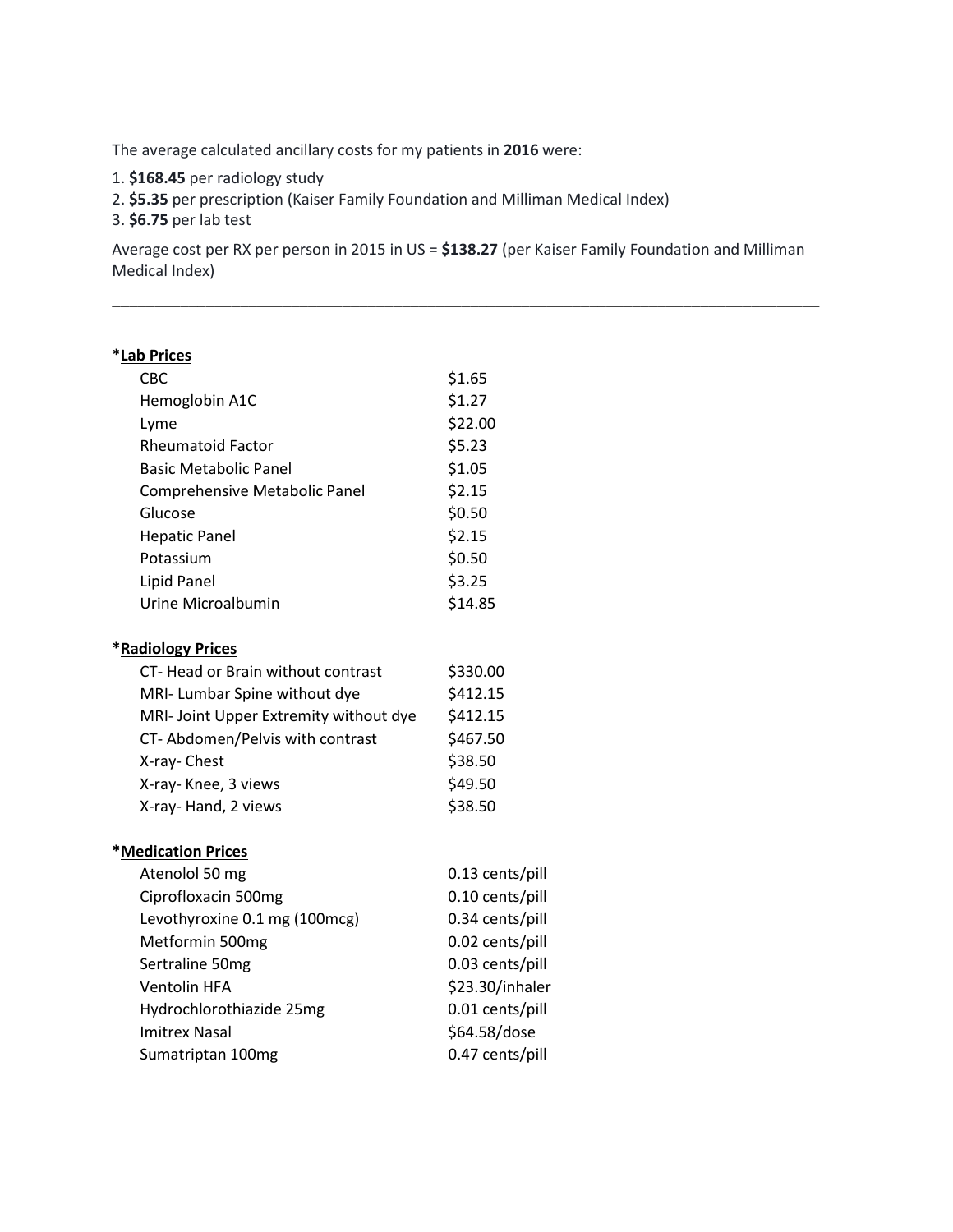\*\*Medicare case study # 1:

72 year-old Medicare patient has multiple chronic medical issues and hits the "donut hole" in April. Below is a list of the meds taken daily. Medicare Silver Scripts Choice Pricing 30-day supply of meds: Amlodipine 5 mg #30-\$2.00/month Carvedilol 25 mg #30-\$5.34 Clonidine 0.1 mg #30- \$19.33 Escitalopram 20 mg -\$14.00 Hydrochlorothiazide 25 mg- \$30.00 Levothyroxine 125 mcg- \$38.67 Metformin 1000 mg- \$20.33 Simvastatin 40 mg- \$41.35 Spironolactone 25 mg- \$74.28 Valsartan/HCTZ 160/12.5mg- \$ 48.95 **Total monthly cost of meds = \$294.25**

DPC pricing for 30-day supply of same meds: Amlodipine 5 mg- \$0.63 Carvedilol 25 mg- \$0.99 Clonidine 0.1 mg- \$0.98 Escitalopram 20 mg- \$2.67 Hydrochlorothiazide 25 mg- \$0.33 Levothyroxine 125 mcg- \$0.50 Metformin 1000mg- \$0.98 Simvastatin 40 mg- \$1.31 Spironolactone 25 mg -\$0.07 Valsartan/HCTZ 160/12.5mg- \$6.17 **Total monthly cost of meds = \$14.63**

**Total savings per month= \$279.62**. It would have taken her 4-5 months to get out of the donut hole. **Total savings for the year = \$1,118.48- \$1,398.10**

\*\*Medicare Case Study #2:

71 year-old Medicare patient hits "donut hole:" Patient's prices for meds at pharmacy for one-month supply: Atorvastatin 40 mg =  $$131.66$ Invokana 100 mg = \$ 507.99 One box Lantus Solostar injectable insulin = \$ 404.99 Lisinopril/HCTZ 20/25 mg =  $$18.86$ Metformin 1000 mg = \$ 13.30 Metoprolol tartrate 25 mg = \$ 16.46 One Touch Ultra Touch Strips = \$ 150.99 Repaglinide  $2mg = 5170.66$ **Total monthly cost of meds = \$ 1414.91**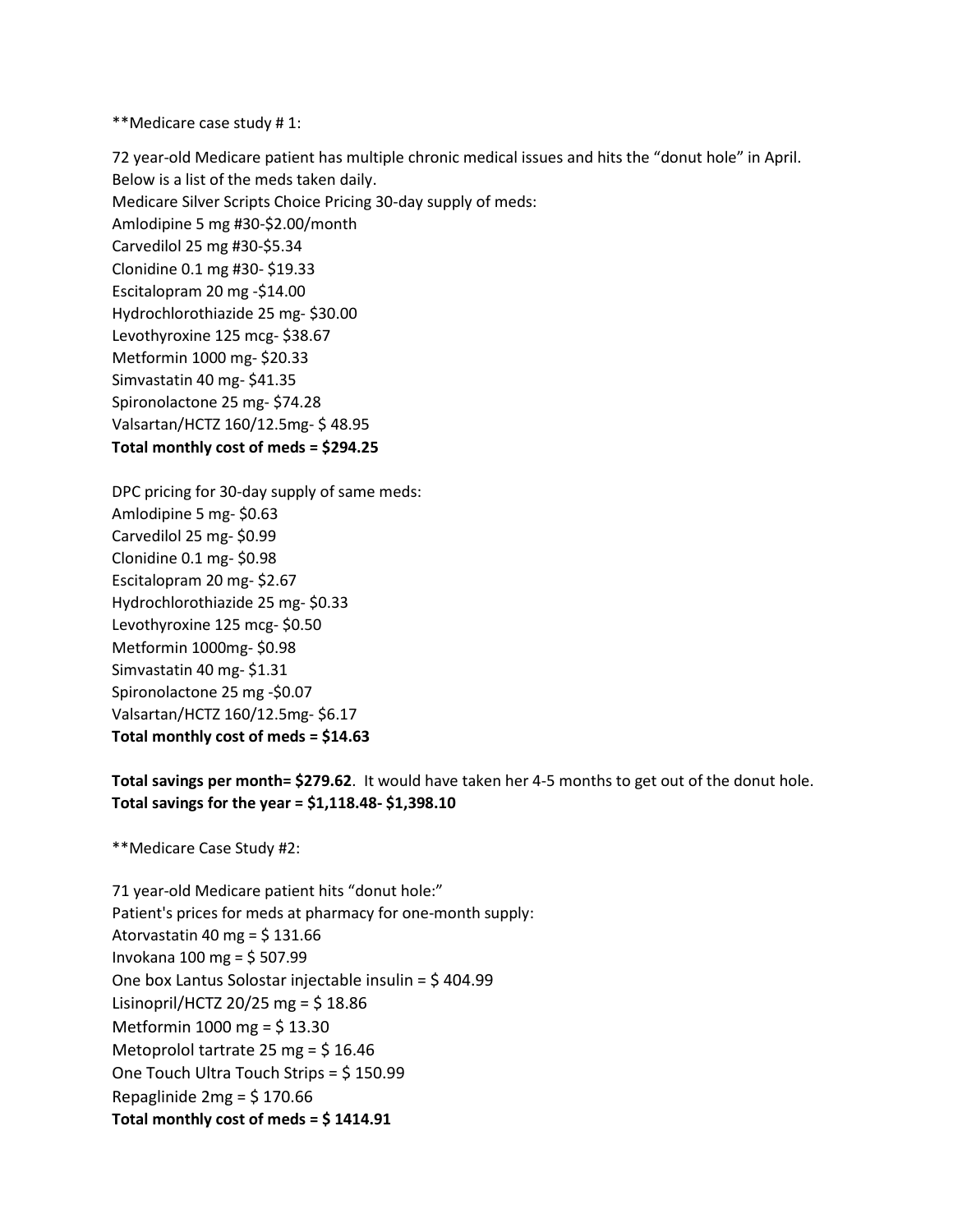Price for one-month supply in our dispensary: Atorvastatin = \$ 7.65 Invokana = price pending per patient using coupon but I GUARANTEE it will be less than above Lantus = 30 days of free samples can obtain monthly from manufacturer Lisinopril/HCTZ =  $$3.69$ Metformin = \$ 1.44 Metoprolol =  $$7.56$ Glucometer test strips = \$ 8.50 Repaglinide = \$37.08 **Total monthly cost of meds = \$ 65.92 + cost of Invokana (even if he pays full price for Invokana of \$ 507.99 total monthly savings is still \$ 841.00)!!!**

## Case Study:

Patient: 35 year-old female with history of high blood pressure, high cholesterol, hypothyroidism, depression, on total of 6 medications, loses her job & has no more health insurance. What happens next? She is forced to stop all of her meds because she cannot afford office visits/medications. All 6 medications costs = \$2.50/day (\$75/month) in my office. She needs WEEKLY visits in a month to get her medications re-started and increased. She needs an EKG which is FREE! All visits covered for monthly medical service fee of \$50. Patient finds high deductible plan to cover specialist care and catastrophic issues for low monthly premium and stays with my office for affordable primary care services, no copays, unrestricted access and wholesale services.

\_\_\_\_\_\_\_\_\_\_\_\_\_\_\_\_\_\_\_\_\_\_\_\_\_\_\_\_\_\_\_\_\_\_\_\_\_\_\_\_\_\_\_\_\_\_\_\_\_\_\_\_\_\_\_\_\_\_\_\_\_\_\_\_\_\_\_\_\_\_\_\_\_\_\_\_\_\_\_\_\_\_

\_\_\_\_\_\_\_\_\_\_\_\_\_\_\_\_\_\_\_\_\_\_\_\_\_\_\_\_\_\_\_\_\_\_\_\_\_\_\_\_\_\_\_\_\_\_\_\_\_\_\_\_\_\_\_\_\_\_\_\_\_\_\_\_\_\_\_\_\_\_\_\_\_\_\_\_\_\_\_\_\_\_\_

## Patient testimonials:

*"My entire family benefits from DPC model of healthcare. It is so nice to be able to have personalized care and not just be another number in over-crowded waiting rooms. Both of my daughters have had ailments and needed attention on a weekend, and not only do we have contact with our dr., she also has the ability to treat us. Before we had this type of care, we would be billed so-much extra money on top of being treated by someone who has know history with my children. I ask that you please encourage this type of health care it is so beneficial in so many ways."* 

*Sincerely, Bekki George* 

*As a single mother, Direct Primary Care insurance coverage has provided lifesaving and affordable health care to me and my two children. Dr. Kimberly Corba of GHDFC and her professional staff are available 24/7 to ensure medical needs are met and exceeded beyond any expectation. It has also been cost effective and convenient to have prescriptions filled at GHDFC's office. I am very pleased that Dr. Corba has integrated emerging technology in her practice to offer the best health care for her patients which includes after hours telephone consultations, access to medical files, text messaging and video conferencing. Having DPC health insurance has helped me financially and given me peace of mind to know my family's medical needs are always covered. GD, Attorney*

*Dear Senators of Pennsylvania,*